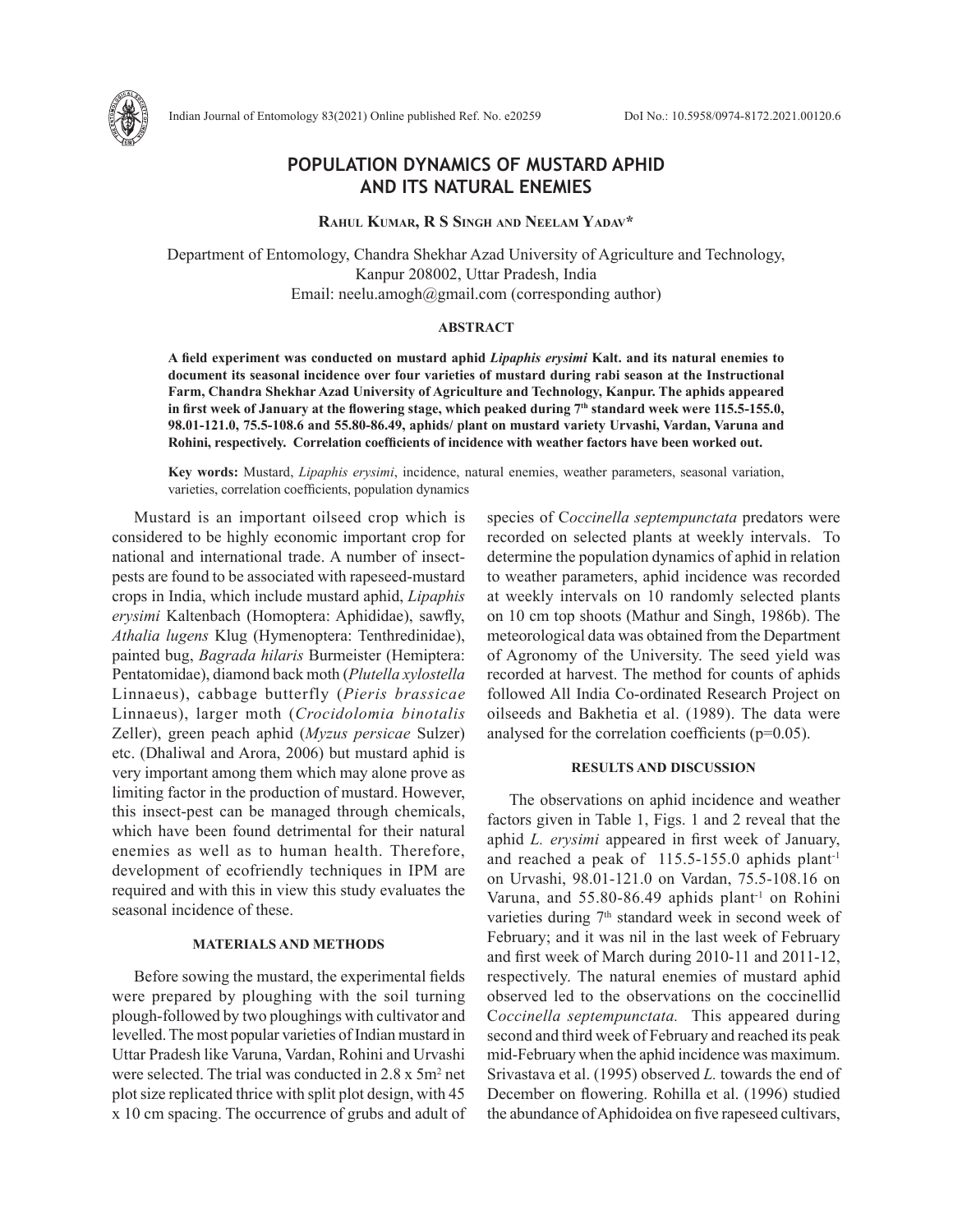|                                                                         |                               | SW-9       | 23.72<br>(4.87)         |                                                                                                                 | $\begin{array}{l} 21.81 \\ (4.67) \\ 13.84 \\ (3.72) \\ 12.46 \\ (3.53) \\ (3.53) \\ \end{array}$ |                                           |                  | 0.27          | Max. Temp.(0C)<br>100                                                                                                                                                                                  |
|-------------------------------------------------------------------------|-------------------------------|------------|-------------------------|-----------------------------------------------------------------------------------------------------------------|---------------------------------------------------------------------------------------------------|-------------------------------------------|------------------|---------------|--------------------------------------------------------------------------------------------------------------------------------------------------------------------------------------------------------|
|                                                                         |                               | $8-W-8$    | $73.96$<br>$(8.60)$     |                                                                                                                 | 58.38<br>(5.66)<br>(47.75<br>(6.19)<br>38.19<br>(6.18)                                            |                                           |                  | 0.31          | 80                                                                                                                                                                                                     |
|                                                                         | No. of aphids/plant           | $SN-7$     | 155.0<br>12.45)         |                                                                                                                 | $\begin{array}{c} 121.0 \\ (11.0) \\ 108.16 \\ (7.68) \\ 86.49 \\ (9.3) \end{array}$              |                                           | 0.27             | 0.58          | 04<br>05<br>06<br>07<br>08<br>09<br>03<br>60<br>40                                                                                                                                                     |
|                                                                         |                               | $SW-6$     | 86.86<br>(9.32)         |                                                                                                                 | $\begin{array}{c} 68.06 \\ (8.25) \\ 58.98 \\ (7.68) \\ 43.03 \\ (6.56) \end{array}$              |                                           | 0.21             | 0.45          | 20                                                                                                                                                                                                     |
|                                                                         | 2011-12                       | $5-W-5$    | 69.39<br>(8.33)         | $51.55$<br>(7.18)                                                                                               | 36.48<br>(6.04)<br>29.05<br>(5.39)                                                                |                                           | 0.18             | 0.39          | Fig. 1. Population dyna                                                                                                                                                                                |
|                                                                         |                               |            |                         |                                                                                                                 |                                                                                                   |                                           |                  |               | 2.82<br>3                                                                                                                                                                                              |
| Table 1. Seasonal incidence of <i>L.erysimi</i> on varieties of mustard |                               | $SW-4$     | 26.63                   | $23.62$<br>(4.86)                                                                                               | 23.33<br>(4.83)<br>17.64<br>(4.20)                                                                |                                           | 0.13             | 0.29          | 2.13<br>2.5<br>$\frac{36}{18}$<br>1.72<br>$\overline{2}$                                                                                                                                               |
|                                                                         |                               | $SW-3$     |                         | 18.430)<br>(4.30)<br>(4.09)<br>(4.09)<br>(3.73)<br>(3.34)<br>(3.34)                                             |                                                                                                   |                                           | $\overline{0}$ . | 0.22          | 1.5<br>1                                                                                                                                                                                               |
|                                                                         |                               | $SW-2$     |                         | $\begin{array}{l} 12.60 \\ (3.55) \\ 10.69 \\ (3.27) \\ 9.06 \\ (3.01) \\ 7.40 \\ \hline \end{array}$           |                                                                                                   |                                           | 0.08             | 0.16          | 0.5<br>$\mathbf{0}$<br>SW-06<br>SW-08<br>SW-07<br>SW.                                                                                                                                                  |
|                                                                         |                               | $SW-1$     |                         | 5.81<br>(2.41)<br>4.49<br>(2.55)<br>(1.73)<br>(1.73)                                                            |                                                                                                   |                                           | 0.04             | 0.08          | 2010                                                                                                                                                                                                   |
|                                                                         |                               | $8-W-9$    | (19.98)                 | 17.22<br>(4.15)                                                                                                 | 11.29                                                                                             | 9.00                                      | $\overline{0}$ . | 0.22          | 3.5<br>3.1<br>2.82<br>3                                                                                                                                                                                |
|                                                                         |                               | $SW-8$     | 65.12<br>(8.07)         |                                                                                                                 | 48.86<br>(6.99)<br>34.34<br>30.69<br>30.69                                                        |                                           | 0.17             | 0.37          | 2.5<br>$\frac{1.88}{59}$<br>$\overline{2}$<br>1.5                                                                                                                                                      |
|                                                                         |                               | $2-W-7$    | $115.5$<br>(10.7)       | 98.01<br>(9.90)                                                                                                 |                                                                                                   | $75.5$<br>$(8.69)$<br>$55.80$<br>$(7.47)$ | 0.19             | 0.42          | 1<br>0.5                                                                                                                                                                                               |
|                                                                         |                               | $SW-6$     | $68.06$<br>$(8.25)$     | 55.80<br>(7.47)                                                                                                 | $44.09$<br>(6.64)                                                                                 | $36.60$<br>$(6.05)$                       | 0.15             | 0.32          | $\mathbf{0}$<br>SW-06<br>SW-07<br>SW-08<br>SW-                                                                                                                                                         |
|                                                                         | No. of aphids/plant<br>2010-1 | $S-N$<br>S | $1.02$<br>5.57)<br>ຕ "ປ |                                                                                                                 | 22.47<br>(4.74)<br>27.25<br>(5.21)<br>28.20                                                       |                                           |                  | 27            | standard week<br>2011<br>Fig. 2. Population dynamic<br>in mustard (2010-                                                                                                                               |
|                                                                         |                               |            |                         |                                                                                                                 |                                                                                                   |                                           |                  |               | and observed that L. erysimi                                                                                                                                                                           |
|                                                                         |                               | $SW-4$     |                         | 21.07<br>(4.59)<br>(2.82, 36, 38)<br>(2.32, 4.74)<br>(4.74)<br>(4.74)                                           |                                                                                                   |                                           |                  | 0.24          | the 1 <sup>st</sup> and 3 <sup>rd</sup> week of Janu<br>the 2 <sup>nd</sup> and last week of Fe                                                                                                        |
|                                                                         |                               | $SW-3$     |                         | $\begin{array}{c} 13.76 \\ (3.71) \\ 7.24 \\ (2.69) \\ 7.67 \\ (2.77) \\ 7.13 \\ (2.67) \\ 0.11 \\ \end{array}$ |                                                                                                   |                                           |                  | 0.38          | (1998) reported its populati<br>cv. Varuna with beginning o                                                                                                                                            |
|                                                                         |                               | $SW-2$     |                         | 5.95<br>(2.33)<br>3.35<br>3.57<br>3.57<br>2.96<br>3.7<br>3.97<br>3.97                                           |                                                                                                   |                                           |                  | 0.2           | middle of February. Biswas<br>the first aphid infestation on<br>week of January with buildup                                                                                                           |
|                                                                         |                               | $SW-1$     |                         | 2.50<br>1.53<br>1.53<br>1.54<br>1.51<br>1.53<br>1.51<br>1.53                                                    |                                                                                                   |                                           |                  | 0.07          | reaching the peak on the 8<br>(2000) reported that the aph<br>the 52 <sup>nd</sup> to the 14 <sup>th</sup> standard                                                                                    |
|                                                                         | Varieties                     |            | Jrvashi                 | Vardan                                                                                                          | Varuna                                                                                            | Rohini                                    | SE(d)            | $p=0.05$<br>8 | igures in parentheses square root transformed values; SW<br>during 7 <sup>th</sup> standard week on<br>et al. (2000) reported that the<br>second half of January, and<br>in late February/ early Marcl |



and observed that *L. erysimi* appeared on *B. napus* in the 1st and 3rd week of January; and reached peak in the 2nd and last week of February. Singh and Malik (1998) reported its population buildup on *B. juncea*  cv. Varuna with beginning of January and peaking in middle of February. Biswas and Das (2000) observed the first aphid infestation on mustard in the first/ third week of January with buildup during January-February, reaching the peak on the 8<sup>th</sup> February. Panda et al. (2000) reported that the aphid infested the crop from the  $52<sup>nd</sup>$  to the  $14<sup>th</sup>$  standard week (SW) with its peak during 7<sup>th</sup> standard week on 70 days old crops. Kumar et al. (2000) reported that the aphid appeared during the second half of January, and rapidly decreased to zero in late February/ early March.